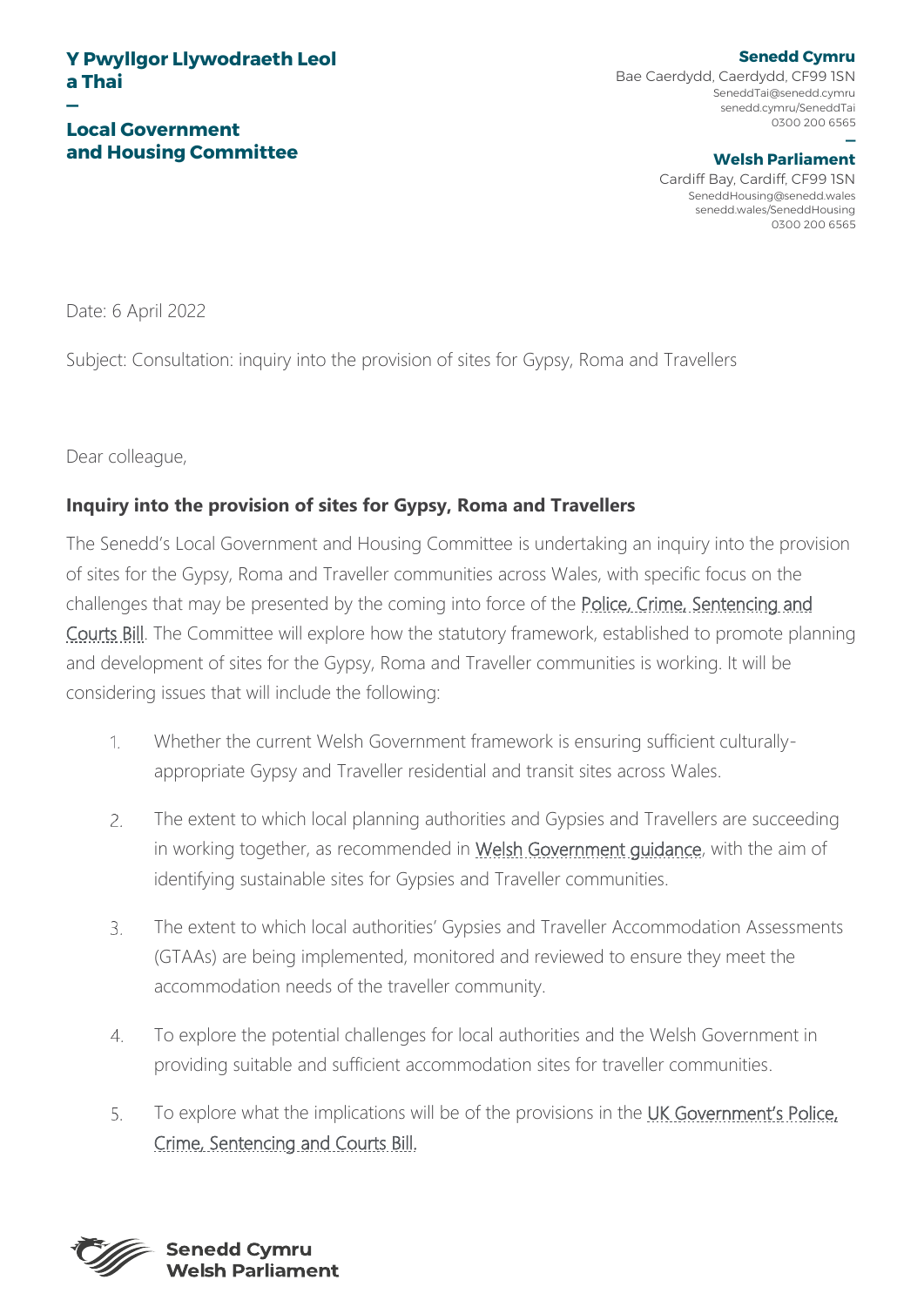### **Invitation to contribute to the consultation**

The Committee would like to invite you to submit written evidence to assist in its consideration of the inquiry. The Committee is looking in particular for your views on these questions:

- 1. Are Welsh local authorities and Gypsies, Roma and Travellers communities managing to work together successfully to:
	- a) identify sustainable residential and transit sites, and
	- b) discuss Gypsies, Roma and Travellers' accommodation needs?
- 2. Gypsy and Traveller Accommodation Assessments (GTAAs) are intended to assess the accommodation needs of the Gypsy, Roma and Traveller community. In your view, are Welsh local authorities as a whole, implementing, monitoring and reviewing GTAAs effectively?
- 3. Does the current statutory and policy framework ensure sufficient culturally-appropriate Gypsy, Roma and Traveller residential and transit sites across Wales and within individual local authorities?
- 4. What are the key challenges for Welsh local authorities, and the Welsh Government, in providing suitable and sufficient accommodation sites for Gypsy, Roma and Traveller communities?
- 5. Do you anticipate that when/if the UK Government's Police, Crime, Sentencing and Courts Bill comes into force there will be:
	- a) specific challenges to overcome, and/or
	- b) in certain locations in Wales, related to Gypsy, Roma and Traveller sites?
- 6. Do you have any additional comments or observations about the provision of accommodation sites in Wales for Gypsy, Roma and Traveller communities?

# **Submitting evidence**

If you wish to respond to the Committee's consultation, please email an electronic copy of your submission to [SeneddHousing@senedd.wales](mailto:SeneddHousing@senedd.wales) or send by post to Local Government and Housing Committee, Welsh Parliament, Cardiff, CF99 1SN.

The Senedd has two official languages, Welsh and English. In line with the Senedd's Official **Languages Scheme**, the Committee requests that documents or written responses to consultations intended for publication or use in Senedd proceedings are submitted bilingually. When documents or written responses are not submitted bilingually, we will publish in the language submitted, stating that it has been received in that language only.